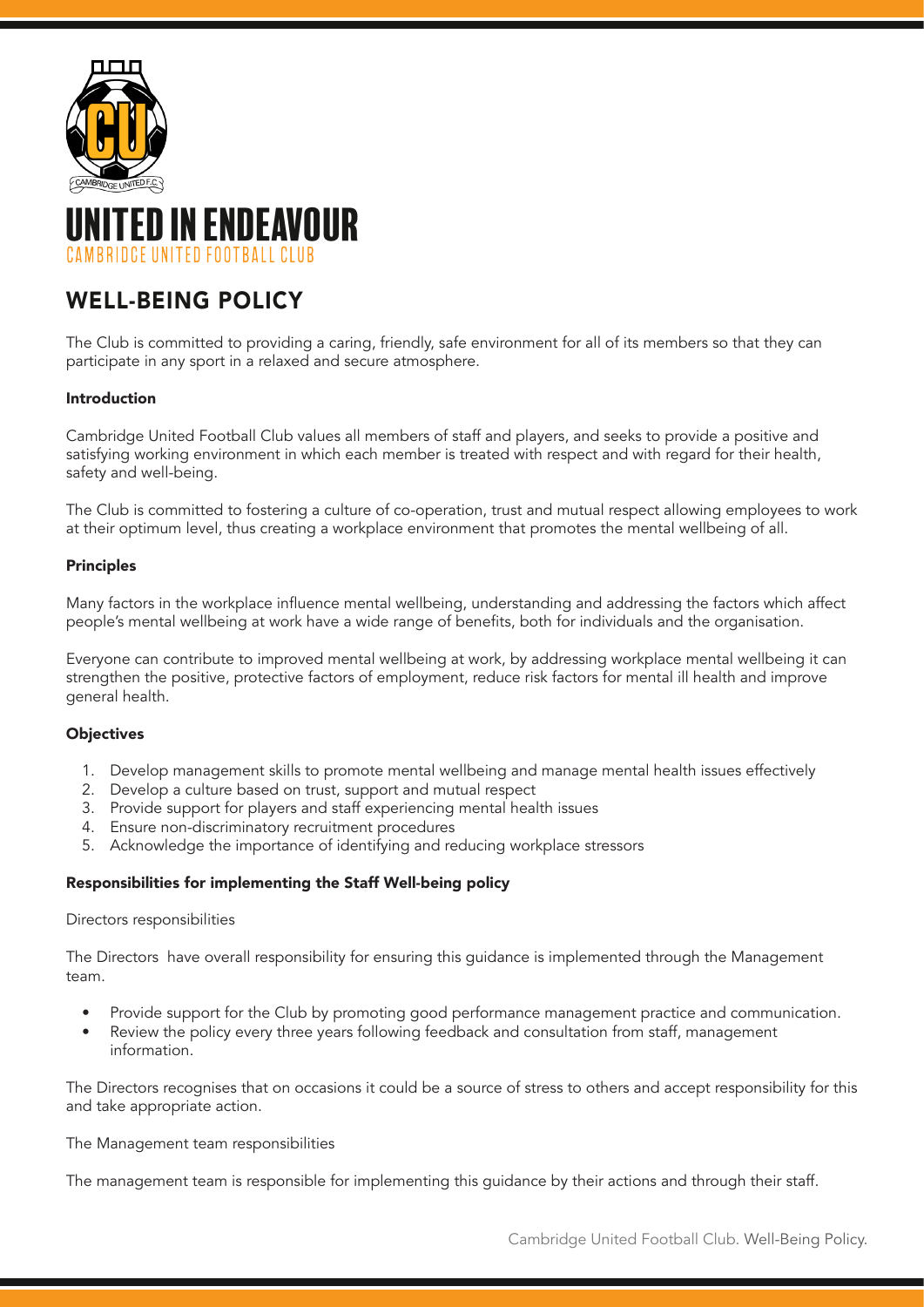Managers are responsible for taking action to minimise stress and promote the wellbeing of their staff.

- Ensure good communication between management and staff, particularly where there are organisational and procedural changes
- Assist and support players and staff who are known to have mental health problems or are experiencing stress outside work
- Ensure staff are provided with the resources and training required to carry out their job
- Monitor workloads and working hours
- Promote a culture of consultation, participation and open communication throughout the club and within teams, ensuring that there are opportunities for individuals to raise concerns about their work
- Monitor sickness absence and promote interventions to reduce this

## Human Resources responsibilities

- Support people who have had sickness and absence due to stress and work with them and their Manager through a planned return to work
- Ensure there are arrangements in place to support individuals experiencing stress
- Collate management information which will enable the Club to measure its performance in relation to stress management and staff well-being such as sickness absence data and staff turnover

## All members of staff responsibilities

- Raise concerns with their line manager if they feel there are work issues that are causing them stress and having a negative impact on their well-being
- Take responsibility for their own development skills as one of the means to enable them to work effectively in their team
- Take responsibility for their own health and well-being
- Take responsibility for working effectively in their assigned roles, helping to avoid stress to their colleagues

## Referral Process

Where appropriate, referrals will be made for staff to other external mental health practitioners. The following provides an overview of the process followed when situations emerge that require an external referral.

## **Triggers**

- Staff member or player requests support on a mental health or wellbeing issue
- Staff member requests support on behalf of another on a mental health or wellbeing issue

## Action

- Individual speaks with Head of Safeguarding/Designated Safeguarding Officer
- Concern reported on MyConcern (Online safeguarding portal)
- Staff if further action needed then refer to HR in order to arrange OH support
- Players if further action needed then in consultation with Club Doctor/Medical staff refer for external support
- If issue falls outside this remit, or if specific (family counselling; financial; substance abuse) then suitable provision is sought through third party.
- Continued support of staff and progress monitored.

#### Appendix One

Stress in the Workplace

The Health and Safety Executive define stress as:

*"The adverse reaction people have to excessive pressure or other types of demand placed on them"*

This makes an important distinction between pressure, which can be a positive state if managed correctly pressure and challenge, even when high can be motivating and stimulating. However, when an individual feels pressure

Cambridge United Football Club. Well-Being Policy.